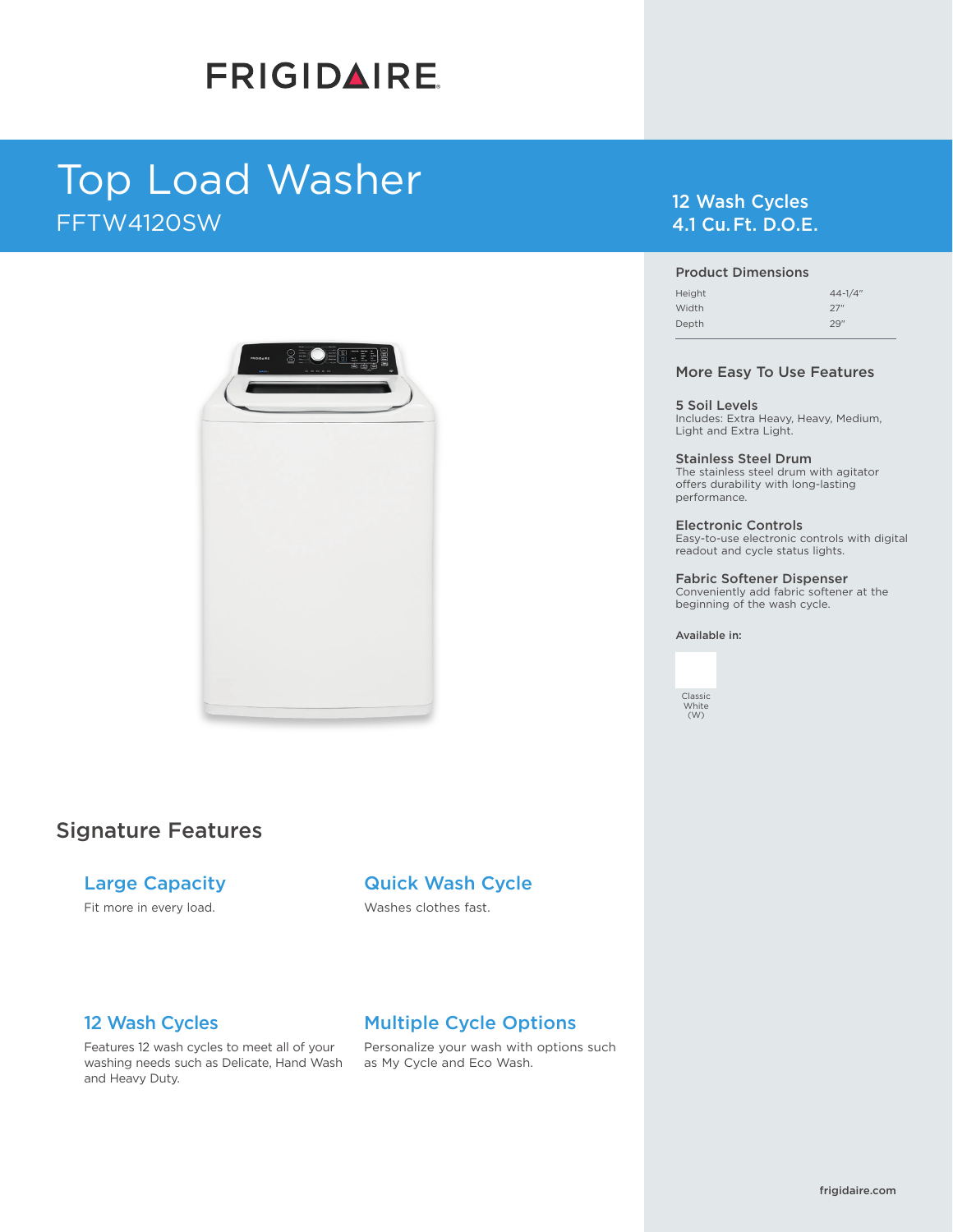# **Top Load Laundry - Washers**

| <b>Features</b>                         |                        |                                                            |
|-----------------------------------------|------------------------|------------------------------------------------------------|
| Washer Type                             | HE Top Load            |                                                            |
| Total Capacity D.O.E. (Cu. Ft.)         | 4.1                    |                                                            |
| Controls                                | Digital                |                                                            |
| Washer Drum Interior                    | <b>Stainless Steel</b> |                                                            |
| Interior Light                          |                        |                                                            |
| Vibration Control System                |                        |                                                            |
| Framed Glass Window Lid                 | Yes                    |                                                            |
| <b>Suspension System</b>                | Hanging                |                                                            |
| Wash System                             | Agitator               |                                                            |
| TimeWise® Technology                    |                        |                                                            |
| Fresh Water Rinse                       | Yes                    |                                                            |
| WaterFall™ Wash                         |                        |                                                            |
| <b>Estimated Time Remaining</b>         | Yes                    | $\mathbf{S}$<br>$Q_{\alpha}$ $\boxed{q_{\alpha}q_{\beta}}$ |
| <b>Bleach Dispenser</b>                 | Yes                    |                                                            |
| Fabric Softener Dispenser               | Yes                    |                                                            |
| Cycle Status Lights                     | Yes                    |                                                            |
| Cycle Signal                            | Yes                    |                                                            |
| Cycle Signal "On/Off"                   | Yes                    |                                                            |
| Control Lock                            | Yes                    |                                                            |
| Start/Pause/Cancel Knobs                | Yes                    |                                                            |
| Delay Start                             | Up to 24 Hours         |                                                            |
| Agitate Speed (Stroke/Min.)             | Variable               |                                                            |
| Spin Speed (Maximum RPM)                | 680                    |                                                            |
| Sound Package                           |                        |                                                            |
| Adjustable Leveling Legs                | $\overline{2}$         |                                                            |
| Cycles                                  |                        |                                                            |
| Wash Cycles                             | 12                     |                                                            |
| <b>Specialty Cycles</b>                 | $\circ$                |                                                            |
| Options                                 |                        | - B -                                                      |
| Water Temperature Selections            | $\overline{3}$         |                                                            |
| Water Levels                            | Automatic              |                                                            |
| Spin Speed Selections                   | Automatic              |                                                            |
| Soil Level Selections                   | 5                      |                                                            |
| Energy Saver Option                     | Yes                    |                                                            |
| <b>Optional Accessories</b>             |                        |                                                            |
| Drain Hose Extension Kit                | PN#137098000           |                                                            |
| Certifications                          |                        |                                                            |
| <b>ENERGY STAR®</b>                     |                        |                                                            |
| <b>Specifications</b>                   |                        |                                                            |
| Power Supply Connection Location        | Left Top Rear          |                                                            |
| Water Inlet Connection Location         | Left Rear              |                                                            |
| Voltage Rating                          | 120V/60Hz              |                                                            |
| Connected Load (kW Rating) @ 120 Volts1 | 0.4                    |                                                            |
| Watts @ 120 Volts/Amps @ 120 Volts      | 295/4.0                |                                                            |
| Minimum Circuit Required (Amps)         | 15                     |                                                            |
| Shipping Weight (Approx.)               | 157 Lbs.               |                                                            |

 $\begin{picture}(20,10) \put(0,0){\line(1,0){10}} \put(15,0){\line(1,0){10}} \put(15,0){\line(1,0){10}} \put(15,0){\line(1,0){10}} \put(15,0){\line(1,0){10}} \put(15,0){\line(1,0){10}} \put(15,0){\line(1,0){10}} \put(15,0){\line(1,0){10}} \put(15,0){\line(1,0){10}} \put(15,0){\line(1,0){10}} \put(15,0){\line(1,0){10}} \put(15,0){\line(1$ A  $B \longrightarrow$   $\leftarrow$   $\leftarrow$   $\leftarrow$   $\leftarrow$ 

*1 For use on adequately wired 120V, dedicated circuit having 2-wire service with a separate ground wire. Appliance must be grounded for safe operation.*

*NOTE: For planning purposes only. Always consult local and national electric and plumbing codes. Refer to Product Installation Guide on the web at frigidaire.com for detailed installation instructions.*



| <b>Product Dimensions</b> |              |
|---------------------------|--------------|
| A-Height                  | $44 - 1/4$ " |
| B-Width                   | 27"          |
| C-Depth                   | 29"          |

*Accessories information available on the web at frigidaire.com*